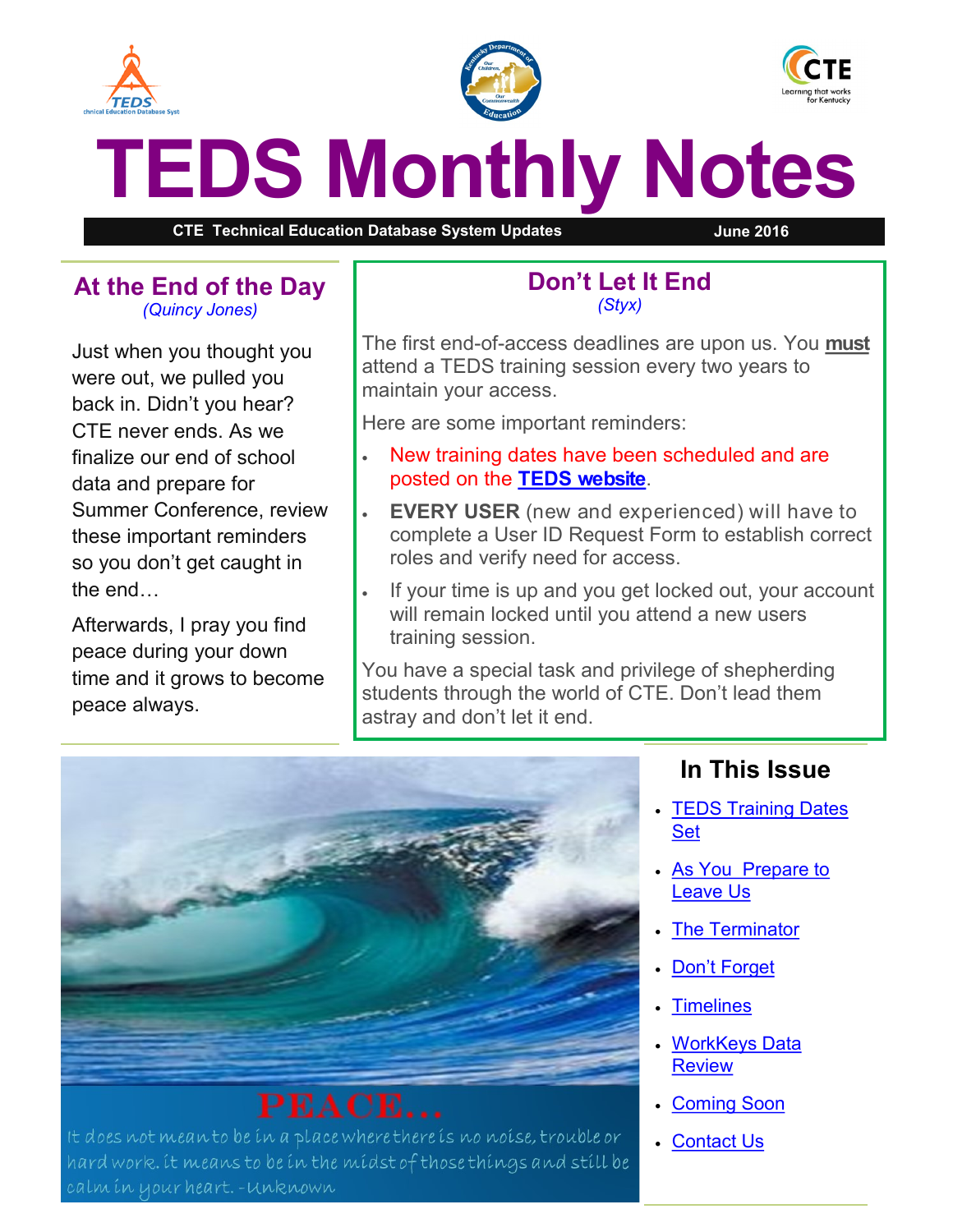# **End of the Road**

*(Boyz II Men)*

<span id="page-1-0"></span>If you are blessed to be retiring or changing positions this year, verify that there is someone else in your school or district that can carry on your wonderful TEDS legacy. Please work with your leadership to keep up with the following best practice: each location (school, district, ATC, CTC) should have AT LEAST TWO people trained to change/edit student data in TEDS. As you head for new horizons,

> May the road rise up to meet you. May the wind always be at your back. May the sun shine warm upon your face, and rains fall soft upon your fields. And until we meet again, May God hold you in the palm of His hand.

#### **Journey's End** *(Journey)*

Our seniors have reached their high school journey's end. If you have not already completed the task, it is time to terminate their TEDS records.

Terminations must be done **in TEDS,** under each pathway on the Termination Screen. We are all itching for summer to start but we are required to make sure their journey's end is a pleasant one. If, for no other reason, to be sure our return is also pleasant. Our diligence now ensures this. So, last time:

#### **STUDENTS SHOULD ONLY BE TERMINATED WHEN THEY LEAVE THEIR HOME HIGH SCHOOL**

You are required to terminate **ALL** active and inactive students that fall into one of the categories below.

- $0.12<sup>th</sup>$  Grade PREPARATORY Students \*
- Underclassmen **that drop out or transfer** from their home high school.

**DO NOT TERMINATE UNDERCLASSMEN IF THEY ARE RETURNING TO THEIR HOME HIGH SCHOOL** *even if they are not coming back to your ATC*

*\* 12th Grade EXPLORING students will be automatically terminated*

#### **The End of Our Season** *(David Benoit)*

As we approach the end of our TEDS "season", don't forget these critical pieces:

**DUAL CREDITS** must be entered for any students who earned them this year.

#### **FEDERAL INDICATORS**

Last chance to review and correct your indicators.

#### **INDUSTRY CERTIFICATES**

must be entered the year they are earned. You cannot go back next and add them.

You can review the steps for each of these on the TEDS Step-by-Step website. [http://](http://education.ky.gov/CTE/teds/Pages/TEDSStepbyStep.aspx)) [education.ky.gov/CTE/teds/Pages/](http://education.ky.gov/CTE/teds/Pages/TEDSStepbyStep.aspx)) [TEDSStepbyStep.aspx](http://education.ky.gov/CTE/teds/Pages/TEDSStepbyStep.aspx))

#### **Till the End of Time** *(Bobby Brown)*

Time. It has a way of sneaking up on us. Make sure you look to the **2015- 2016 TEDS Timeline & Checklist** to ensure you catch it before it catches you.

([http://education.ky.gov/CTE/teds/](http://education.ky.gov/CTE/teds/Pages/default.aspx) [Pages/default.aspx\)](http://education.ky.gov/CTE/teds/Pages/default.aspx)